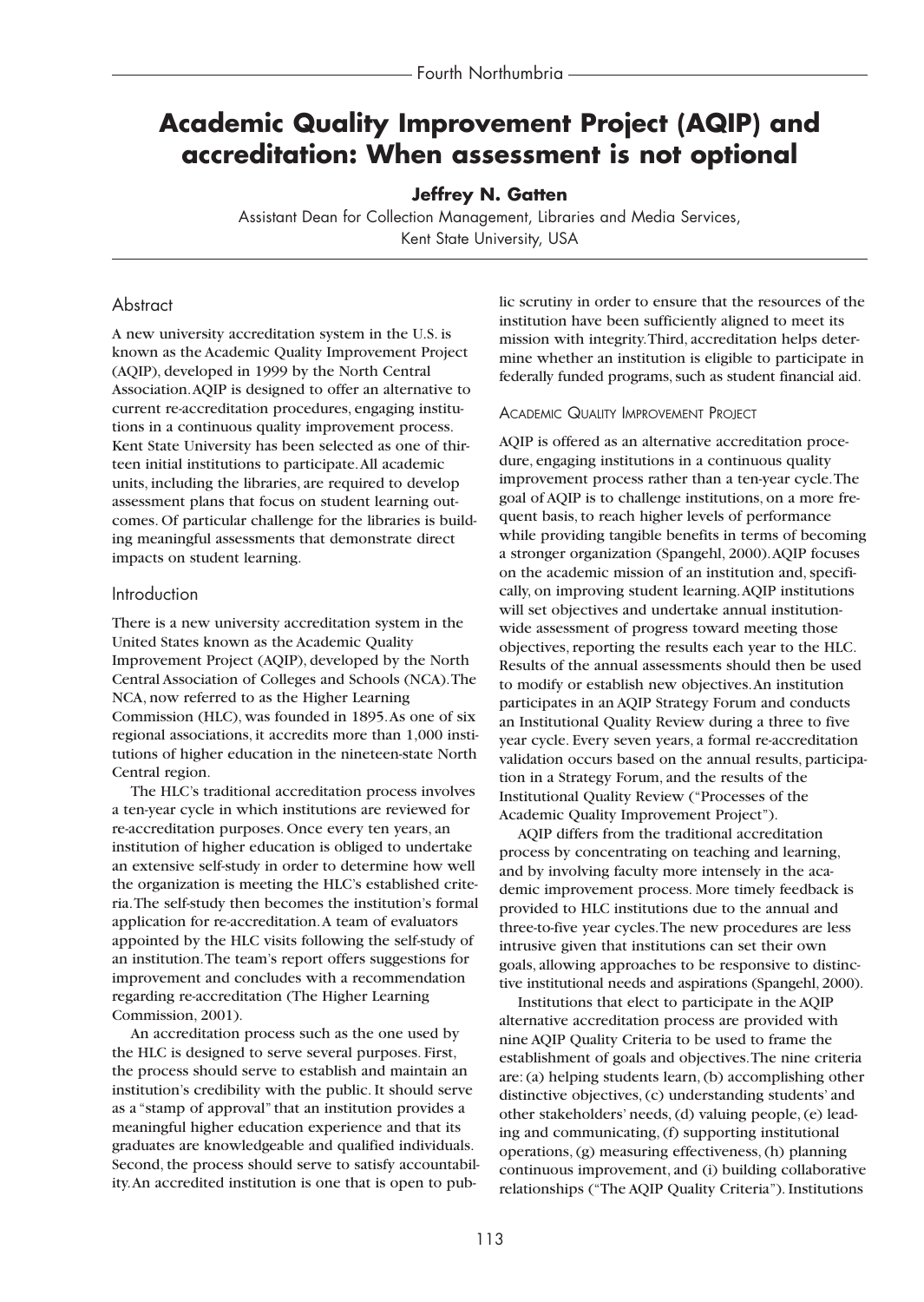can emphasize some criteria more than others. However, it is understood that "helping students learn" is first among equals and cannot be ignored.

#### ONE INSTITUTION'S RESPONSE

A goal of the HLC is to have one-third of its institutions voluntarily chose the AQIP alternative for re-accreditation by 2002. Kent State University (KSU) applied and was selected as one of thirteen initial institutions to participate in AQIP. KSU had already taken formal steps toward academic assessment as result of its previous traditional ten-year accreditation review by the HLC and so was well positioned for AQIP. The Provost established an Advisory Committee on Academic Assessment with members appointed by the Faculty Senate.The purpose of the Committee is to assist, and serve as a resource for, the University in developing educational goal statements for all academic programs. Once goals are articulated, measurable objectives need to be specified. Independent but parallel to the development of AQIP, the University essentially began creating a process that could lead to a continuous improvement cycle.When AQIP presented itself as a method for obtaining more timely and meaningful results from the accreditation process, KSU had in place the beginnings of an infrastructure to engage faculty in the necessary thinking about student learning outcomes.

The KSU Advisory Committee on Academic Assessment developed a recommended six-step annual cycle that academic departments could use as a blueprint for developing or revising educational goal statements and for assessing progress.The most important aspect of this blueprint is its bottom-up approach that empowers faculty within an academic unit to have control over their assessment process. Just as AQIP is designed to allow an institution to focus on distinctive needs and aspirations, the KSU process permits a department to do the same without intrusive directions from above.The six-step annual cycle includes: (a) defining program goals and objectives, (b) determining methods for assessing goals and objectives, (c) developing a timetable for assessment, (d) implementing an assessment plan, (e) reporting progress on accomplishing goals and objectives, and (f) integrating assessment results into program improvement.

#### IMPLICATIONS FOR LIBRARIES

As the HLC and other regional accrediting bodies continue to develop continuous improvement criteria based on assessment, and as state governments and the general public increasingly demand accountability, there are implications for academic libraries.The challenge is for librarians to build meaningful assessments that demonstrate a positive impact of a library's programs on student learning. Perhaps the most interesting aspect of this new environment for librarians is

that the traditional measurements of library success, such as user satisfaction or size and use of the collections, are not particularly relevant. Instead, demonstrable means of determining student learning are required.

While academic departments have course-length contact with students in some type of classroom, lab, studio, or even World Wide Web setting, librarians do not typically have this advantage for affecting student learning. One might even argue that because a library is not a "teaching unit" it would be understandable and excusable for librarians to ignore mandates for student learning accountability. However, for an academic library to forego assessment of student learning at an AQIP institution is to sacrifice being positioned well for future funding initiatives. Clearly, one likely consequence at any intensely assessment-based institution will be to channel new or reallocated funds based on assessment results.Therefore, continuous improvement accreditation processes bring a host of opportunities and challenges to academic libraries.

Kenneth Smith (December 2000) recommends that the "library must move from a content view (books, subject knowledge) to a competency view (what students will be able to do)." He further suggest that ACRL's *Information Literacy Competency Standards for Higher Education* (Association of College and Research Libraries, 2000) is a good starting point. Moreover, Smith makes an important point when he notes that many academic departments will share with the library certain globally (i.e., university-wide) desired student learning outcomes such as competencies in critical thinking, technology management, communication, and collaborative reasoning.The library's mission in this environment is to demonstrate to academic departments that librarians can help address and meet these objectives through integrated course offerings and learning materials.The benefit is that librarians are helping the teaching faculty meet their own department's learning outcomes objectives. Faculty can concentrate on students mastering subject content and achieving program goals while librarians focus on universal objectives by working with faculty to teach competencies within the context of a discipline.

Smith (December 2000) recommends six activities in which academic librarians should engage.These activities are: (a) develop learning outcomes from the library's perspective, (b) develop offerings to meet the outcomes, (c) understand the learning outcomes of academic degree programs, (d) consider how the library's curriculum offerings can be integrated into academic courses, (e) identify ways to measure whether outcomes are being achieved, and (f) collect and analyze data to modify curriculum strategies.These activities are intended to create the necessary movement of the library from a content orientation to a competency perspective.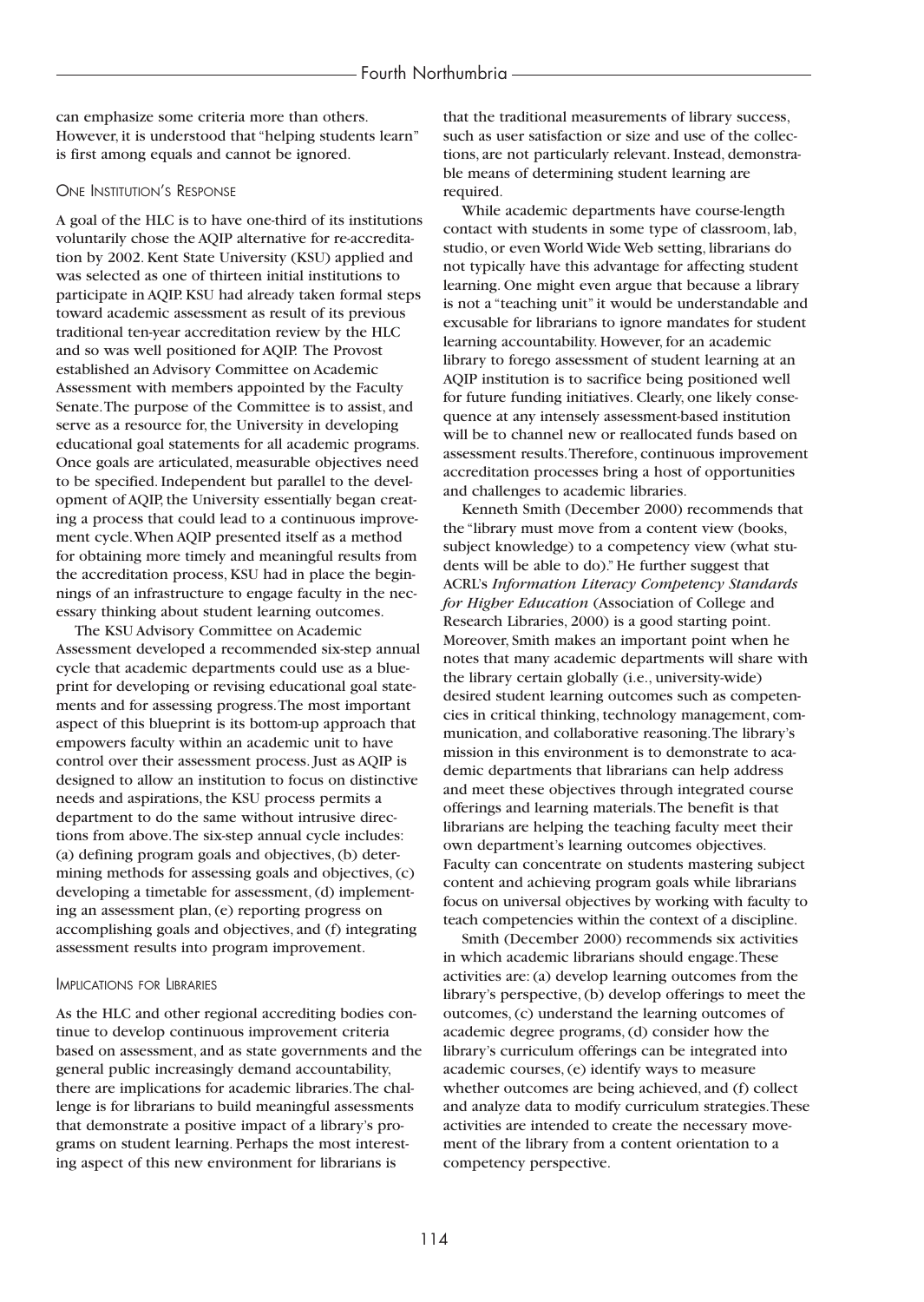#### THE LIBRARY'S RESPONSE

The question is, how does a library use this agenda to begin responding, in practical terms, to the pressure of demonstrating a measurable impact on student learning? At KSU all academic units, including the library, are now required to develop assessment plans that focus on student learning outcomes. Goals, objectives, measurements, timetables, and feedback loops are expected to be articulated in writing to the Provost. In fact, the annual planning process for the Academic Affairs division compels each unit to address assessment in writing and in some detail.The resulting document is then used as part of the process that determines future budget allocations.This turn of events has forced KSU librarians to develop a strategy for addressing assessment.

The first step was assigning the Assistant Dean for Collection Management (ADCM) as the assessment coordinator for the library.This meant the ADCM would be responsible for seeing that the library was undertaking assessment activities and for reporting progress to the larger university community.The ADCM's first task was to foster a culture of assessment within the organization.At a meeting of the librarians, the issue of an assessment culture was raised on three fronts. First, the fundamental questions the organization must ask itself were discussed:

- 1. How do we know if our library programs are effective?
- 2. How do we assess the impact of libraries on student learning?
- 3. How do we use this as an opportunity to better integrate ourselves with academic units?

Second, the issue of "process" was addressed. How does a library set about thinking about assessment and learning outcomes? At KSU, it was recommended by the ADCM that discussions should occur at three levels: (a) among all of the librarians; (b) among the management team of the dean, associate dean, and assistant deans; and (c) at the departmental levels within the library. Individual librarians, the management team, and library departments would then undertake assessment activities.

Third, motivation to do assessment was bolstered by pointing out the benefits.Assessment activities allow librarians to document successes for purposes of individual promotion, tenure, and pay increases as well as for promoting the library to the university community. Engaging in assessment creates a need for professional development in terms of librarian training in measurement and analysis techniques. Until very recently, little research has been done on the library's impact on student learning outcomes so there are many research opportunities in this area for librarians.Also, resource allocations will be required to support assessment activities.

Perhaps the most difficult concept to communicate to both superiors and subordinates is that to foster a culture of assessment the reward system needs to recognize efforts rather than specific outcomes.The point of assessment is to engage in a continuous improvement through a cycle of goal setting, activity, measurement, analysis, and adjustments.That is why it is important, for accurate measurement and honest analysis, that individuals and units not be rewarded or punished for immediate results. Self-assessment requires a certain level of trust that the results will not be harmful.

Having started to build a culture of assessment, the next phase for the librarians was to consider, within the context of AQIP and Kenneth Smith's thoughtful recommendations, the following questions:

- 1. What do we already do that assesses the library's impact on student learning?
- 2. What easy additional steps can we take to assess existing activities?
- 3. How can we better integrate the library with academic departments?
- 4. What is the essential role of the library in terms of impacting student learning outcomes?
- 5. Who can help us by providing and analyzing data?
- 6. What other opportunities exist to engage in assessment?

*What do we already do?* The reference department has over the past decade participated four times in the Wisconsin-Ohio Reference Evaluation Program (WOREP).The WOREP is a survey instrument developed to determine user success as perceived by both library users and the library staff serving them. It is one of the few standardized tools available to librarians to measure the effectiveness of the service they offer. By using the WOREP on a nearly biennial schedule, our reference department has had a benchmark of its own performance against which to measure the effectiveness of changes in staffing mix, training, and service protocols. Not only has this department stood nearly alone nationally in using the WOREP on repeated occasions, but also the results from the most recent survey showed that a new high level of performance has been reached. KSU's use of the WOREP was reported on at the 3rd Northumbria International Conference in August 1999 (Radcliff, 2000).

*What easy steps can we take?* After looking at existing library activities or programs that could be evaluated, the technical services department developed an assessment component for the practicum experiences of Library and Information Science (SLIS) students working for college credit in the department. Evaluation procedures were developed that seek feedback on several levels from students about their practicum experiences. Feedback includes interviewing students about the experience in terms of skills attainment and goals accomplishment, brainstorming with the students about future practicum projects and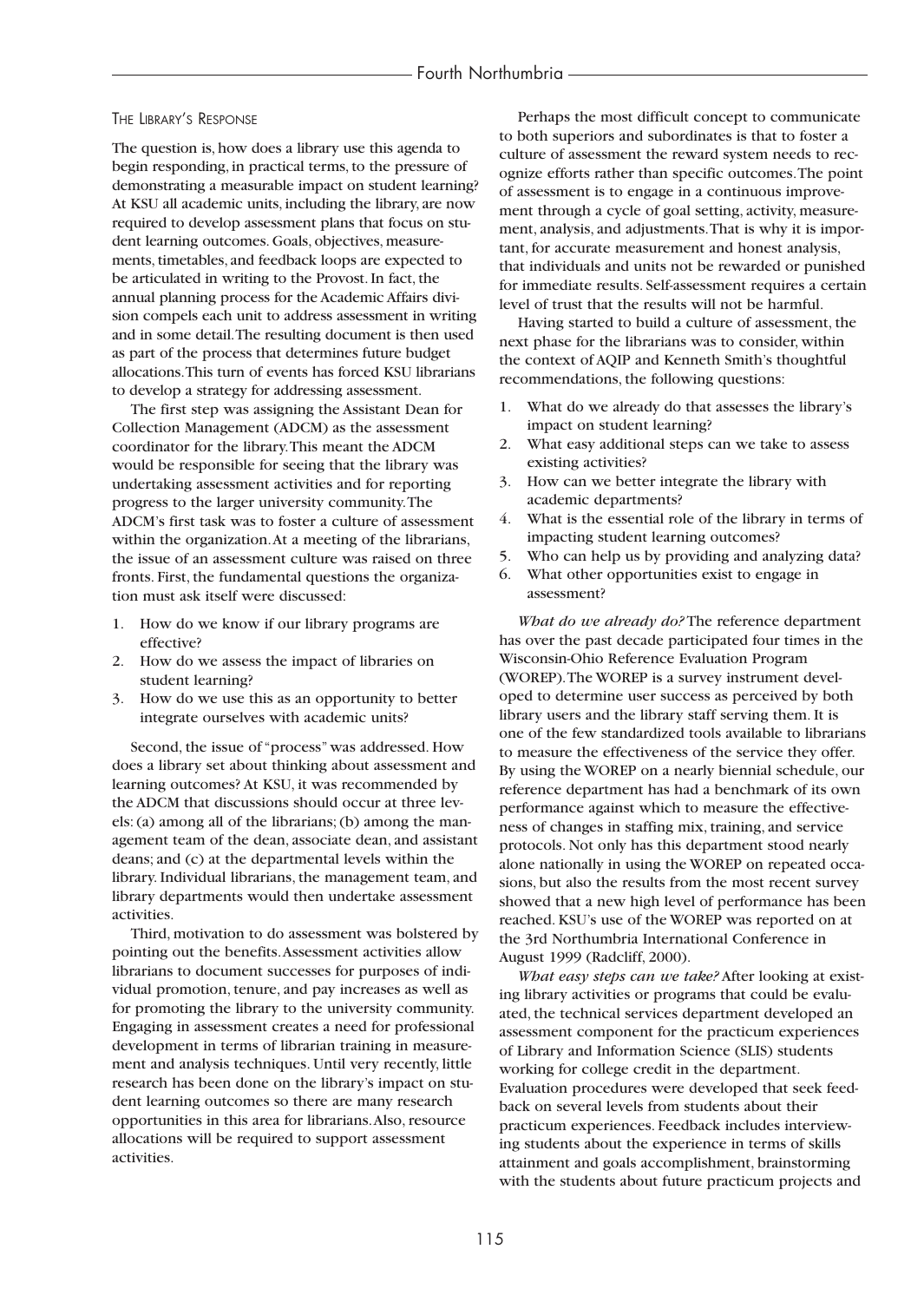#### Fourth Northumbria

improvements to the program, and requesting a copy of their SLIS-required practicum paper.The results of this feedback should allow continual improvement of the practicum experience.

*How can we better integrate with academic departments?* Traditionally, collection development work with academic departments and library instruction for academic courses has been handled through two separate programs under different assistant deans at KSU. Some librarians participated in both programs; others did one or the other. Some librarians provided collection development for one academic department but instruction for another. In order to better integrate the library with academic departments, the two programs were recently merged and librarian assignments altered. Now the same librarian does both collection development and instruction for departments.The goal is to present most of the library's services as a holistic approach to a discipline's information needs and provide a single point of contact. Librarians are now expected to make regular and frequent contact with their assigned departments and to address their instructional needs in a planned and systematic fashion.This should serve as an opportunity to discuss with academic departments desired student learning outcomes and how librarians can help academic units measure success in addressing these goals.

*What is the essential role of the library?* At KSU, information literacy has been embraced by the library as an essential component of student success and an area in which librarians can make a unique contribution.Two librarians and a third researcher have been working to develop a survey instrument that assesses the level of information literacy skills of undergraduate college students.The library decided to embrace this effort because such an instrument would be a useful tool in pre- and post-testing the impact of efforts to impart information literacy skills to undergraduate students.The investigators presented on the development of the instrument at the Association of College and Research Libraries' national conference in March 2001 and have received a number of requests since then to share their progress with the national academic library community (O'Connor, Radcliff, & Gedeon, 2001). Long-term plans include incorporating other measures of overall student ability (HSGPA,ACT/SAT scores, college GPA). Once the instrument is fully developed, it can be used for longitudinal testing with a cohort.

*Who can help us?* A recently developed service, known as PERCs (Personalized Reference Consultations), allows students and faculty to make hour-long appointments with a reference librarian to discuss a specific information need. Some instructors have started to require them for certain courses. In order to gauge the impact of such a service, reference librarians have begun recording the student identification numbers of participants.Working with KSU's institutional research office, we will be able to track the academic success of these individuals by linking their PERC participation with their academic record, such as course grades and grade point averages.The point is that most campuses have such research offices that collect data on students and can be a useful resource for helping the library to measure programs.The library can combine its own data with other existing institutional data to enhance the degree of analysis.

*What other opportunities exist?* Through the OhioLINK consortium, KSU will likely participate in LibQUAL+ in the near future. LibQUAL+ tends to focus on user satisfaction and does not necessarily provide the type of data useful for measuring impact on student learning. However, if most of OhioLINK's member institutions participate, it will at least provide a good comprehensive picture of the state of academic libraries in Ohio with regard to those elements it is designed to measure. KSU can then use this information to communicate to our community where we fit and where we want to move to within that framework. By serving as useful benchmark, LibQUAL+ will be yet another tool for continuous improvement.

## **Summary**

AQIP is the latest manifestation of a growing demand for higher education to engage in continuous improvement. It carries with it the weight of institutional accreditation and therefore cannot be ignored. By focusing on the need to show a positive impact on student learning outcomes,AQIP and other similar programs challenge the library's ability to demonstrate success. Librarians in this environment need to focus less on measurements of user satisfaction and more on affecting student learning. It is recommended that the first step is to foster a culture of assessment within and throughout the library.

Assessment activities do not need to be comprehensive, but rather can be managed by measuring current activities that impact students directly. Discuss with academic departments common student learning outcomes and how librarians can help them measure success in addressing these goals. If possible, identify the unique contributions that the library makes to the institution in terms of student learning (e.g., information literacy). Undertake continuous improvement by articulating goals and objectives, collecting relevant data, analyzing data to determine strengths and weaknesses, and then improving services and programs by developing new or revised goals and objectives. Most importantly, take advantage of a remarkable opportunity to engage in new and meaningful collaborations with colleagues throughout the institution.